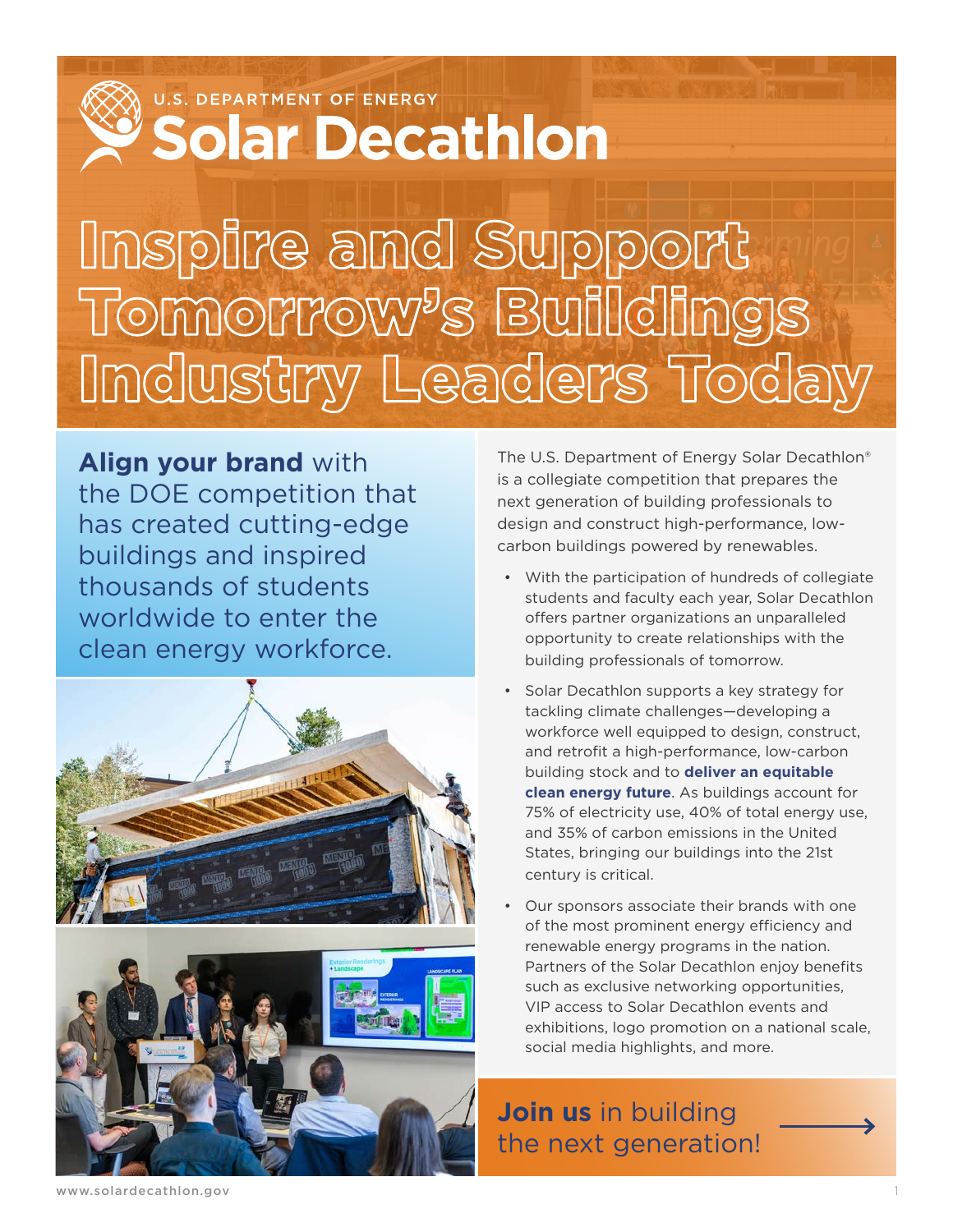**A.** Before the Solar Decathlon, I had never considered working in the field of building efficiency. **The Solar Decathlon introduced me to this field in an exciting and captivating manner and opened my eyes to the built environment's significant role in reducing our carbon consumption.** Not only did it spark new interests for me, but I also acquired many skills that were both different from and complementary to the skills I was learning in the classroom.



**Bennett Doherty, 2018 participant**



#### **About the Solar Decathlon**

Celebrating its 20th anniversary in 2022, the Solar Decathlon has challenged more than 25,000 students to create efficient, affordable buildings powered by renewables, while promoting student innovation, STEM education, and workforce development opportunities in the buildings industry. The [Design Challenge](https://www.solardecathlon.gov/event/challenges-design.html) is a oneto two-semester, design-only competition, while the [Build Challenge](https://www.solardecathlon.gov/event/challenges-build.html) is a two-year design-build competition.

The competition culminates with a Competition Event held each April at the National Renewable Energy Laboratory (NREL) in Golden, Colorado, with over 800 participants.

The Solar Decathlon portfolio also includes the Building Science Education curriculum, a high school program (SD Pathways), and a continuing education program for mid-career professionals (SD Professionals).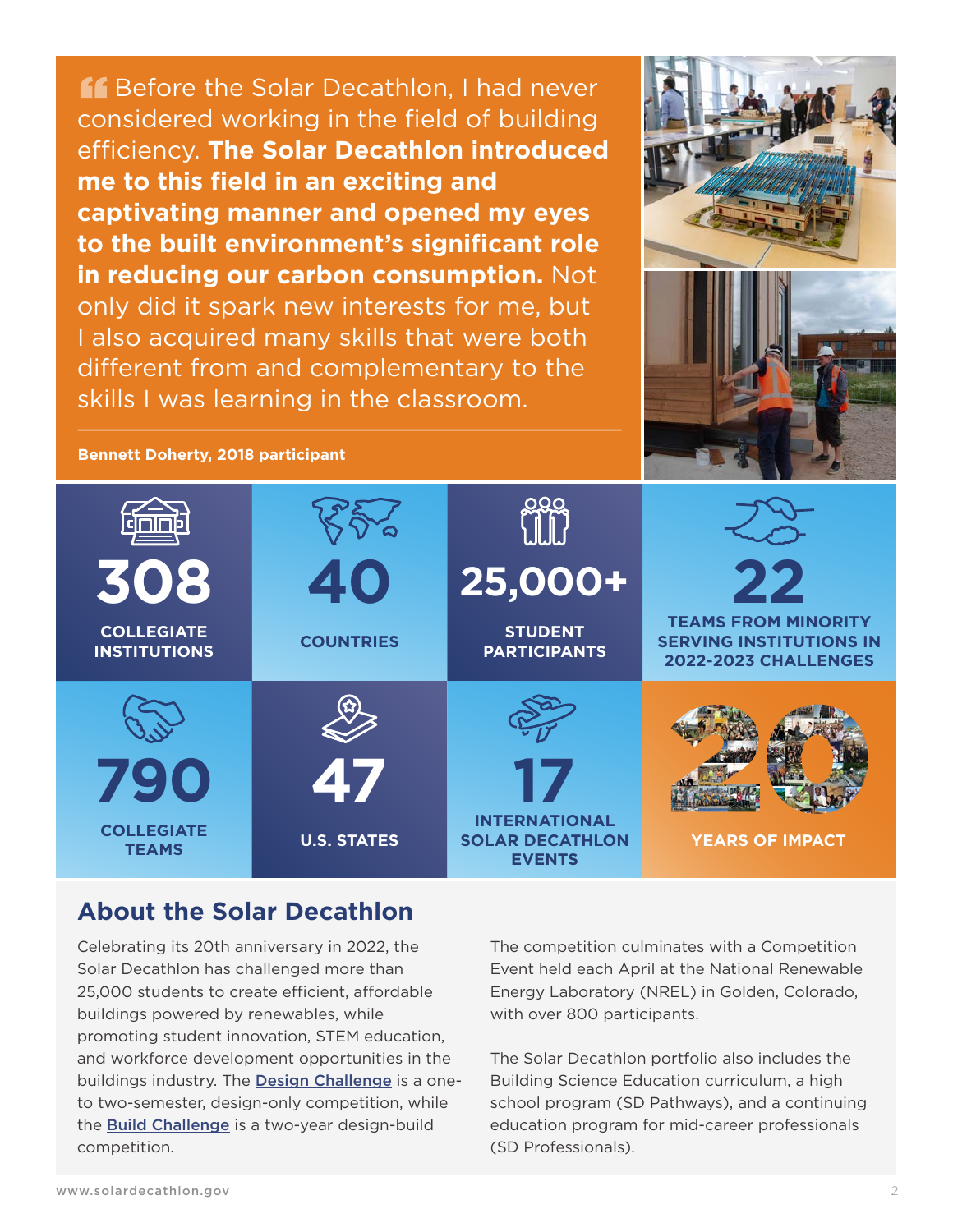## **Sponsorship Opportunities**

Sponsors support students throughout the competition cycle, funding educational and engaging in-person and virtual events, which culminate with the annual Competition Event, April 21–23, 2023. Solar Decathlon partners also help fund outreach and competition promotion, ensuring the [Building Science](https://www.solardecathlon.gov/building-science.html)  Education [curriculum](https://www.solardecathlon.gov/building-science.html) can remain free to access for anyone, anywhere.

The benefits of sponsorship are far reaching and can include speaking opportunities at Solar Decathlon events, logo placement at Build Challenge home exhibitions, exclusive networking events, and more, depending on sponsorship level.

In 2023, our sponsors will have the exciting added benefit of being featured and recognized among an international audience as part of the [Solar Decathlon Virtual Village](http://#). The Virtual Village allows viewers around the world to see and engage with houses as they are constructed during the Build Challenge, garnering significant media attention.

**ff** The competition played **a crucial role in fueling my passion for sustainable design.** It helped me discover the value of energy modeling in the design process, occupant comfort approach, and interdisciplinary collaboration.

**Nupoor Kansara, Solar Decathlon 2020 Design Challenge participant**



### **Solar Decathlon Sponsorship**

Solar Decathlon offers several sponsorship levels, with recognition and placement for benefits listed below dependent on sponsorship level. Sponsorship packages can be customized for your organization's needs. The most popular options are:

#### STEWARD \$25,000

#### SUPPORTING \$10,000

#### CONTRIBUTING \$5,000

#### RECOGNITION

- On website, social media, event materials, & virtual village
	- During key live & virtual events
		- In build challenge houses
	- During industry & DOE presentations

#### INCLUSION

- In competition events, including VIP opportunities
	- In Career Connections events
- In national K-12 & public education materials
	- In national & regional media & community outreach